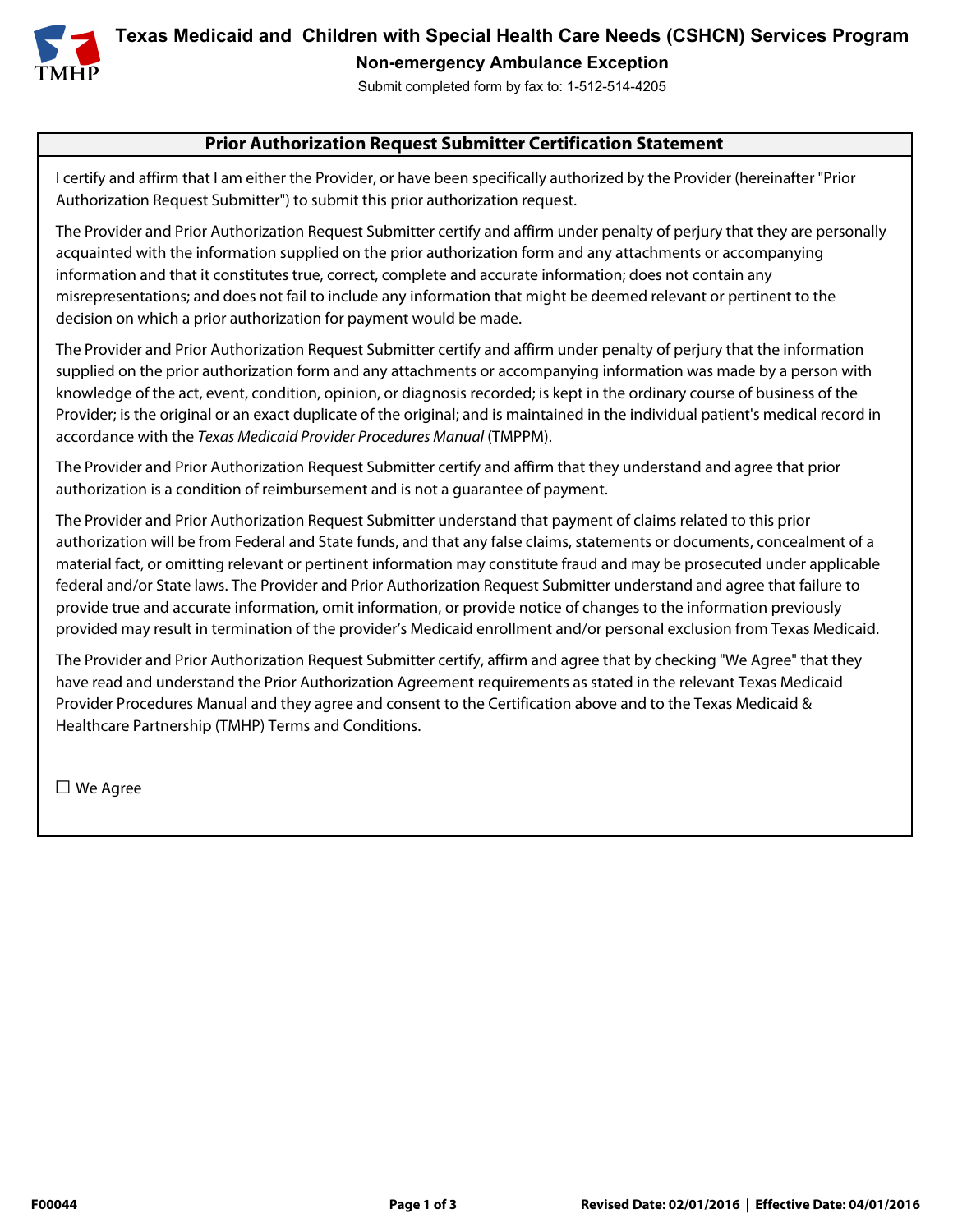

## **Texas Medicaid and Children with Special Health Care Needs (CSHCN) Services Program**

**Non-emergency Ambulance Exception** 

Submit completed form by fax to: 1-512-514-4205

| <b>Requesting Provider Information</b>                                                                                                                                                                                                                                                                                                                                                                                                                                                                                                                                                                                                                     |  |        |                                      |                                           |  |
|------------------------------------------------------------------------------------------------------------------------------------------------------------------------------------------------------------------------------------------------------------------------------------------------------------------------------------------------------------------------------------------------------------------------------------------------------------------------------------------------------------------------------------------------------------------------------------------------------------------------------------------------------------|--|--------|--------------------------------------|-------------------------------------------|--|
| Provider Name:                                                                                                                                                                                                                                                                                                                                                                                                                                                                                                                                                                                                                                             |  |        | Date Request Submitted:              |                                           |  |
| NPI:<br>TPI:                                                                                                                                                                                                                                                                                                                                                                                                                                                                                                                                                                                                                                               |  |        | Taxonomy:                            |                                           |  |
| <b>Contact Name:</b>                                                                                                                                                                                                                                                                                                                                                                                                                                                                                                                                                                                                                                       |  | Phone: | Fax:                                 |                                           |  |
| Ambulance Provider:                                                                                                                                                                                                                                                                                                                                                                                                                                                                                                                                                                                                                                        |  |        | Ambulance Provider Identifier:       |                                           |  |
| <b>Client Information</b>                                                                                                                                                                                                                                                                                                                                                                                                                                                                                                                                                                                                                                  |  |        |                                      |                                           |  |
| Client Name (Last, First, MI):                                                                                                                                                                                                                                                                                                                                                                                                                                                                                                                                                                                                                             |  |        |                                      |                                           |  |
| Date of Birth:                                                                                                                                                                                                                                                                                                                                                                                                                                                                                                                                                                                                                                             |  |        | <b>Client Medicaid/CSHCN Number:</b> |                                           |  |
| Functional, physical or mental health debilitating condition affecting transport:                                                                                                                                                                                                                                                                                                                                                                                                                                                                                                                                                                          |  |        |                                      |                                           |  |
|                                                                                                                                                                                                                                                                                                                                                                                                                                                                                                                                                                                                                                                            |  |        |                                      |                                           |  |
|                                                                                                                                                                                                                                                                                                                                                                                                                                                                                                                                                                                                                                                            |  |        |                                      |                                           |  |
| <b>Request Type</b><br>By checking the boxes below and signing this form:                                                                                                                                                                                                                                                                                                                                                                                                                                                                                                                                                                                  |  |        |                                      |                                           |  |
| activities for the remainder of his/her life. For this condition I am requesting a 180 day prior authorization request.<br>Additional information:<br>$\Box$ I attest that the client has a debilitating condition resulting in the physical or mental inability of the client to perform activities<br>that can be expected to last for a continuous period of no less than 12 months. For this condition I am requesting a 180 day<br>prior authorization request.<br>Additional information:                                                                                                                                                            |  |        |                                      |                                           |  |
| <b>Documentation</b>                                                                                                                                                                                                                                                                                                                                                                                                                                                                                                                                                                                                                                       |  |        |                                      |                                           |  |
| The following attachments must be submitted with the request:<br>1.                                                                                                                                                                                                                                                                                                                                                                                                                                                                                                                                                                                        |  |        |                                      |                                           |  |
| Nonemergency Ambulance Prior Authorization Request<br>2. Documentation supporting client's debilitating condition such as, but not limited to:                                                                                                                                                                                                                                                                                                                                                                                                                                                                                                             |  |        |                                      |                                           |  |
| o Discharge summary                                                                                                                                                                                                                                                                                                                                                                                                                                                                                                                                                                                                                                        |  |        |                                      |                                           |  |
| Diagnostic image(s) interpretation report(s) (i.e., MRI, CT, X-rays)<br>$\circ$                                                                                                                                                                                                                                                                                                                                                                                                                                                                                                                                                                            |  |        |                                      |                                           |  |
| Care Plan<br>$\circ$<br>NOTE: Documentation submitted with statements "client has a debilitating condition" is insufficient.                                                                                                                                                                                                                                                                                                                                                                                                                                                                                                                               |  |        |                                      |                                           |  |
|                                                                                                                                                                                                                                                                                                                                                                                                                                                                                                                                                                                                                                                            |  |        |                                      |                                           |  |
| <b>Certification:</b>                                                                                                                                                                                                                                                                                                                                                                                                                                                                                                                                                                                                                                      |  |        |                                      |                                           |  |
| I certify that the information supplied in this document constitutes true, accurate, and complete information and is supported in<br>the medical record of the patient. I understand that the information I am supplying will be utilized to determine approval of<br>services resulting in payment of state and federal funds. I understand that falsifying entries, concealment of a material fact, or<br>pertinent omissions may constitute fraud and may be prosecuted under applicable federal and/or state law which can result in<br>fines or imprisonment, in addition to recoupment of funds paid and administrative sanctions authorized by law. |  |        |                                      |                                           |  |
|                                                                                                                                                                                                                                                                                                                                                                                                                                                                                                                                                                                                                                                            |  |        |                                      |                                           |  |
|                                                                                                                                                                                                                                                                                                                                                                                                                                                                                                                                                                                                                                                            |  |        |                                      | Date Signed: ____________________________ |  |